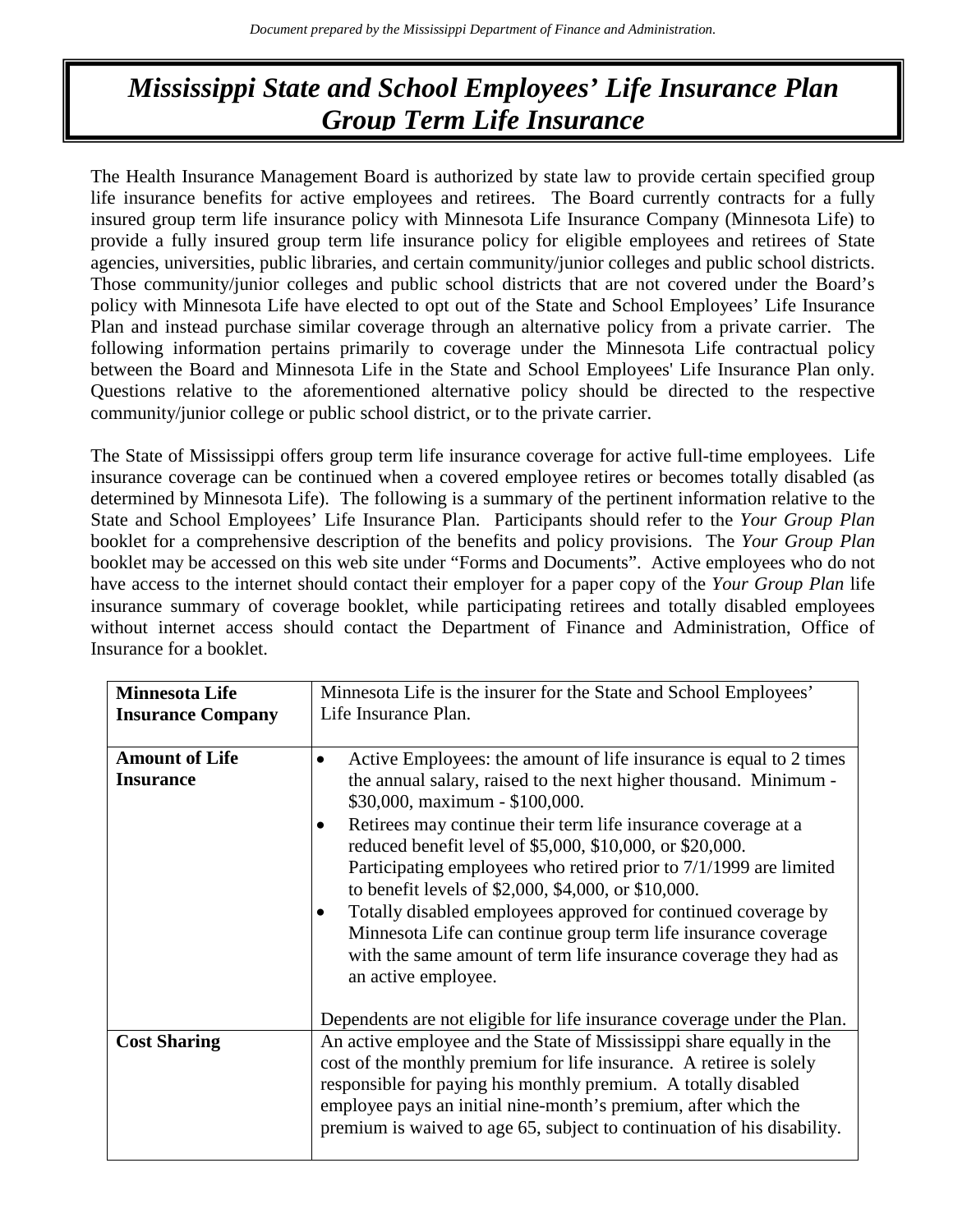| <b>Accidental Death &amp;</b><br><b>Dismemberment</b> | The policy also provides accidental death and loss of use coverage to<br>active employees at no additional cost.                                                                                                                                                                        |
|-------------------------------------------------------|-----------------------------------------------------------------------------------------------------------------------------------------------------------------------------------------------------------------------------------------------------------------------------------------|
| <b>Conversion</b>                                     | A covered active employee may convert some or all of his life<br>insurance coverage to an individual policy with Minnesota Life after<br>leaving State employment. This provision also includes coverage<br>amounts lost or reduced due to retirement.                                  |
| <b>Blue Cross &amp;</b>                               | BCBSMS maintains life insurance coverage information and                                                                                                                                                                                                                                |
| <b>Blue Shield of</b>                                 | administers the premium billing.                                                                                                                                                                                                                                                        |
| Mississippi (BCBSMS)                                  |                                                                                                                                                                                                                                                                                         |
| <b>Filing a Claim</b>                                 | Claims for active employee coverage should be filed initially with the<br>employee's personnel office. Claims for retiree and/or totally disabled<br>employee coverage should be filed directly with the Mississippi<br>Department of Finance and Administration's Office of Insurance. |

# *Who Is Eligible?*

The following persons are eligible for group term life insurance coverage:

# • **A full-time employee who:**

- $\circ$  receives compensation directly from one of the following Mississippi public entities:<br>  $\circ$  denartment agency or institution of State Government.
	- department, agency, or institution of State Government,
	- ◊ public school district,
	- ◊ community /junior college,
	- ◊ institution of higher learning, or
	- ◊ public library
- o works for the State's judicial branch, or
- o works for the State's legislative branch, or
- o works as a full-time salaried Judge, or
- o works as a full-time salaried District Attorney, or is a member of his staff, or
- o works as a full-time compulsory school attendance officer, or
- o works for a university based program authorized under state law for deaf, aphasic, and emotionally disturbed children.
- **A regular non-student school bus driver.**
- **A retired employee (must have had coverage in the Plan as an active employee and must make timely application and pay appropriate premiums to continue coverage).**

# *Enrolling in Life Insurance*

An eligible employee must either enroll in life insurance coverage or waive coverage when he begins covered employment. If the employee enrolls in the life insurance coverage, the effective date of coverage is his date of employment; however, a life insurance *Enrollment/Change Request Form* **must be completed, signed, and sent to the employer within the first 31 days of employment.** 

# **Late Enrollees**

If an employee applies for life insurance after the first 31 days of employment or initially waives coverage when first eligible and subsequently elects to participate, he will be considered a "late enrollee" applicant. As a late enrollee, he will be required to complete an *Evidence of Insurability Statement* in addition to the life insurance *Enrollment/Change Request Form*. Forms can be found on this web site under "Forms and Documents" or are available from the employee's personnel office. The employee must return the *Enrollment/Change Request Form* to his employer. The employee may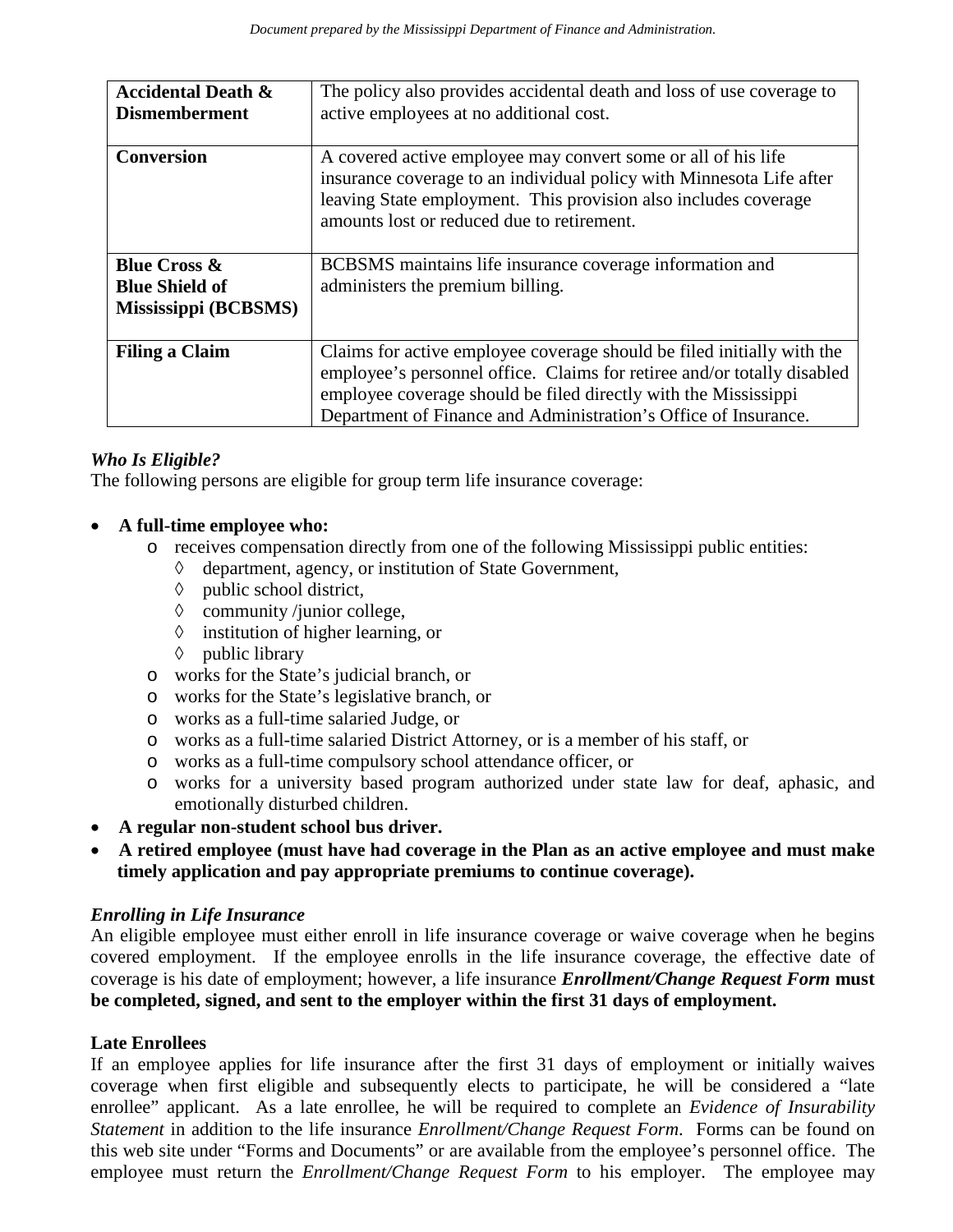submit the completed *Evidence of Insurability Statement* confidentially directly to Minnesota Life or return the form to his employer for submission. Minnesota Life will be responsible for evaluating the late enrollment request, along with any follow-up documentation they may request from the applicant to determine if coverage will be approved. Upon completion of their review and determination process, Minnesota Life will notify the employee and the employer of their decision. Minnesota Life is the sole authority for evaluating late enrollment applications. If a late enrollee application is approved, the effective date of coverage will be the first of the month following or coincident with the date of Minnesota Life's approval, provided the employee is actively at work.

## *How Much Coverage Can An Employee Have?*

An employee's life insurance amount is calculated by doubling his annual salary and rounding the result up to the next higher thousand. The minimum amount of life insurance under the Plan for employees is \$30,000, and the maximum amount is \$100,000, regardless of annual salary.

If an employee's salary changes (increases or decreases), the amount of life insurance coverage may also change. Any change in the amount of the employee's life insurance will be effective on the first day of the month following or coincident with the change in salary.

## *Cost of Coverage for Employees*

The employee shares with his employer in the cost of his life insurance premiums. The employee pays half of the monthly premium cost through payroll deduction, and his employer pays the other half.

## *Accidental Death and Dismemberment Benefits*

The group term life insurance coverage provides an accidental death and dismemberment and loss of use (AD&D) benefit to covered employees at no additional cost. The amount of the AD&D benefit is based on the employee's term life insurance amount, and varies depending upon the specific loss. Refer to the *Your Group Plan* booklet for a complete schedule of AD&D benefits. AD&D benefits may be paid for losses due to an accidental bodily injury while insured. In other words, AD&D benefits are generally available when death or a covered bodily injury is the direct result of an accident and independent of all other causes. AD&D coverage is provided to an employee so long as he maintains his term life insurance coverage. Totally disabled employees and retirees are not eligible for AD&D coverage.

#### *Retiring Employees*

A retiring employee must be participating in the life insurance plan as an active employee at the time of his retirement in order to continue coverage as a retiree. A retiring employee may continue term life insurance coverage in the amount of \$5,000, \$10,000, or \$20,000. To ensure coverage is continued, the retiring employee should apply at least 31 days prior to retirement, but no later than 31 days after losing coverage as an employee, and must make the appropriate premium contributions to continue coverage. This will be the retiring employee's only opportunity to continue coverage, as late retiree applications will not be accepted. Employees should contact their personnel office for forms and application instructions.

# *Cost of Coverage for Retired Employees*

A retiree must pay the full premium cost for his coverage. Similar to retiree health insurance coverage provisions, the premiums for term life insurance must be deducted from the retiree's monthly Public Employees Retirement System (PERS) retirement benefit if the benefit amount is sufficient. Otherwise, the retiree will be billed the appropriate premium amount each month. The premium cost is actuarially determined and will vary based on the retiree's age and the benefit level selected.

#### *Totally Disabled Employees*

If a covered employee becomes totally disabled, he may be eligible to retain the same amount of term life insurance coverage he has as an active employee. The employee should apply at least 31 days prior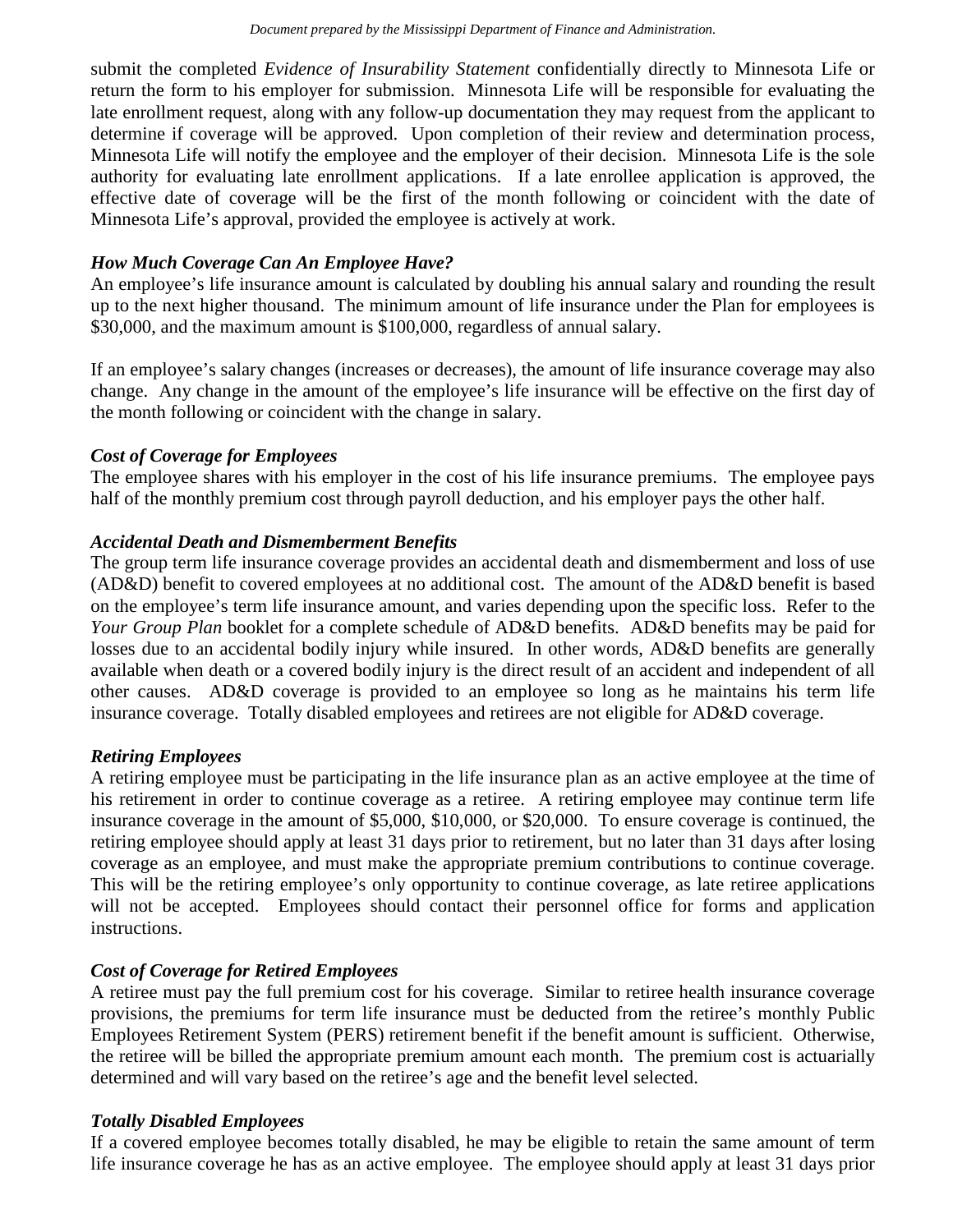to leaving employment as an active employee. If application is made more than 31 days after coverage as an employee has terminated, the right to apply for coverage as a totally disabled employee will be forfeited. To apply for continuation of coverage, the employee must complete a life insurance *Enrollment/Change Request Form*, a *Group Disability* claim form, and have his doctor complete an *Attending Physician's Statement*. Forms are available on this web site under "Forms and Documents", or may be obtained from the employee's personnel office. The employee should submit all three forms to his personnel office, which is responsible for providing additional information on the forms before sending them to the Mississippi Department of Finance and Administration's Office of Insurance. The Office of Insurance will likewise provide additional information and forward these documents to Minnesota Life for evaluation and a determination of disability. Additional medical information supporting the disability claim may be requested from the employee by Minnesota Life. Minnesota Life will notify the employee, the employer, and the Office of Insurance of their decision. If the employee is approved by Minnesota Life for continuation of coverage as a totally disabled employee, the Office of Insurance will contact him with instructions on how to initiate his coverage. He will be required to make a one-time payment for the full premium amount for the first nine (9) months of life insurance coverage. After that, his premiums will be waived until he is deemed by Minnesota Life to be no longer disabled, retires or reaches age 65, whichever comes first.

# **Minnesota Life is the sole authority for evaluating disability continuation of term life insurance coverage applications.**

## *Naming a Beneficiary*

You may access Minnesota Life's secure online beneficiary management tool through your *myBlue* website. Follow the instructions below to designate your Employee Group Term Life insurance beneficiary with Minnesota Life.

- 1. Log into the *my*Blue site **https://myblue.bcbsms.com** (if you have not registered previously, please have your medical ID card handy)
- 2. Click on the **My Benefits** tab
- 3. Click on the **Life Benefits** section this will show your effective date and current amount of life insurance coverage
- 4. Click on the link **Click here to update your beneficiary Information** in the **Life Benefits** section and you will be directed to Minnesota Life's online beneficiary management tool
- 5. Enter the name(s) and address, and the respective benefit percentages for each beneficiary you wish to name

Once you submit your beneficiary information, a confirmation statement will be mailed to you. You may view or update your beneficiary information anytime by accessing Minnesota Life's website through your *my*Blue portal. If you have any questions about designating your life insurance beneficiary or if you would like to obtain a paper beneficiary change request form, please contact Minnesota Life at 1-877-348-9217.

A beneficiary is the person the insured chooses to receive his life insurance benefits. Instructions and/or forms for designating or changing a beneficiary may be found on this web site under "Forms and Documents". Employees and retirees who do not have internet access may contact Minnesota Life by telephone at 1-877-348-9217 or the Department of Finance and Administration, Office of Insurance at 1- 866-586-2781 for information and assistance.

If more than one beneficiary is named, the insured should indicate how to divide the benefit among them in whole number increments to total 100%. If it is not indicated on the form how the benefit would be divided and the insured dies, the benefit will be divided equally among the named beneficiaries. Contingent beneficiaries may also be named if so desired. Benefits are payable to a contingent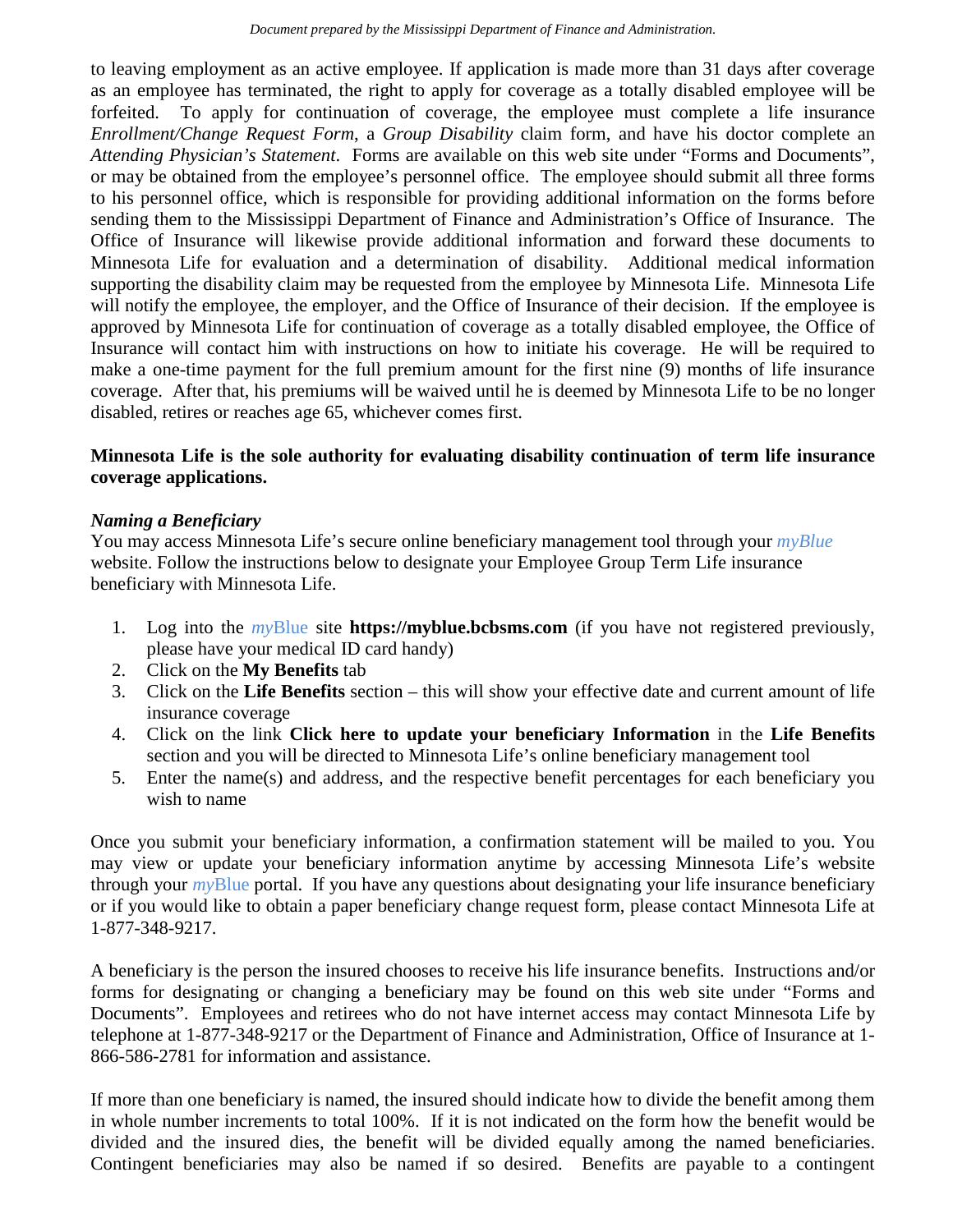beneficiary if the primary beneficiary dies before the insured's date of death. If a beneficiary is not named as of the insured's date of death, Minnesota Life will pay the benefits in accordance with the policy's terms and conditions, in the following order:

- Your spouse, if living; otherwise
- Your natural and legally adopted children in equal shares, if living; otherwise
- Your parents in equal shares, if living; otherwise
- Your estate

# *Termination of Life Insurance Coverage*

Life insurance coverage will terminate on the earliest of the following:

- The date the life insurance plan and/or group term policy with Minnesota Life terminates;
- The end of the month for which premiums have been paid;
- The end of the month in which the employee ceases to be employed or loses eligibility; or
- The end of the month following the date the insured elects in writing to terminate coverage.

NOTE: Retroactive termination requests are not permitted.

# *Portability to a Term Life Policy*

Active employees participating in the group term life who subsequently terminate their State employment have the option to continue some or all of their term life insurance coverage through Minnesota Life. This provision allows qualified terminating employees to "port" to term life insurance coverage, with no evidence of insurability requirements. To qualify, the participant must be under age 70, and his coverage termination in the group term life insurance coverage must be due to his employment termination, retirement, layoff or non-medical leave, or loss of eligibility (i.e., no longer a full-time employee). The participant must apply within 31 days from the date he loses coverage as an active employee. Medical evidence of insurability will not be required. The minimum amount of coverage for which a participant may apply to port is \$10,000, while the maximum amount of ported coverage is limited to the actual amount of coverage that the employee is losing. A retiring employee may elect to port coverage, or continue group term life coverage as a retiree (\$5,000, \$10,000, or \$20,000), or both, with the total amount of coverage not to exceed the amount of coverage he had as an active employee. A participant age 65 or older is limited to a maximum of 65% of the coverage he had as an active employee, with all such ported coverage to terminate at age 70. All premiums for ported coverage are the responsibility of the participant.

Benefits and provisions under the ported policy may not be the same as the group term life insurance. Employees should contact Minnesota Life for full details on the coverage available under portability and to request an application.

# *Converting to an Individual Life Policy*

An employee may convert some or all of his group term life insurance to an individual life policy with Minnesota Life if:

- The employee leaves covered employment (including retirement) with the State of Mississippi or is no longer eligible for coverage; or
- The group term policy terminates and the employee has been covered for at least 5 years.

Application to convert coverage must be made within 31 days of the loss or benefit reduction of group term coverage. Note: Converting to an individual policy does not extend coverage under the life insurance coverage provided by the State. Benefits and provisions under the converted policy may not